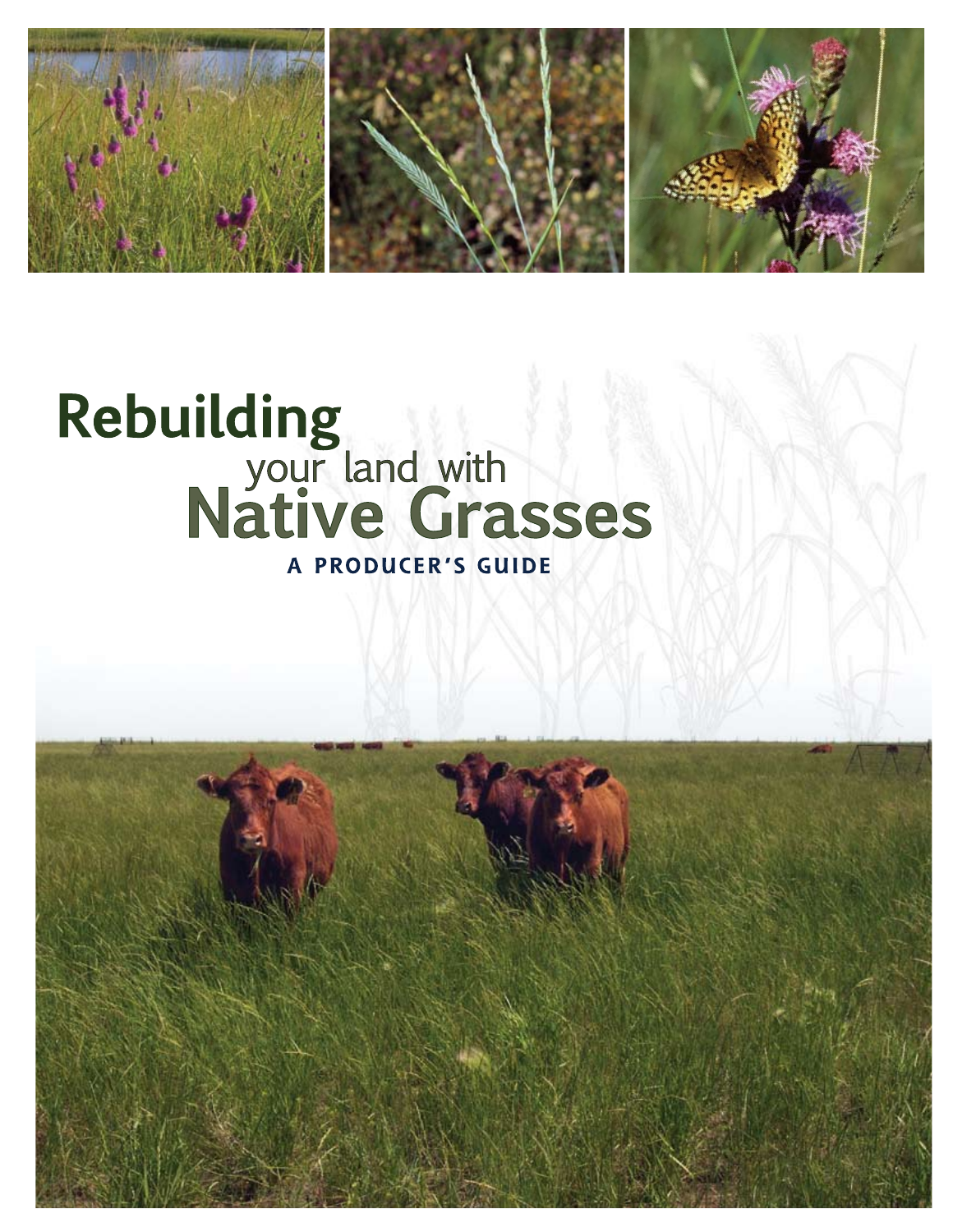*The goal of this publication – part of a joint project funded by Ducks Unlimited Canada (DUC) and Agriculture and Agri-Food Canada's (AAFC) Greencover Canada Program – is to assist farmers, ranchers and environmental agencies with native grass revegetation efforts. These insights and guidelines are designed for readers who have a basic understanding about native grass revegetation. A more detailed, step-by-step overview is in the "Revegetating with Native Grasses in the Northern Great Plains" manual. (www.nativeplantsolutions.com)*

#### **Quality Cover That Lasts**

There is a strong move afoot by reclamation agencies and, increasingly, the agricultural community to "revegetate" significant land parcels within the Canadian Prairies to return some of the land to its original roots or, at least, its original state.

Native grass revegetation is not a fad, it is a common-sense effort backed by sound science. Native grasses, when properly reintroduced to a much-changed environment, can provide the best, longest lasting cover for erosion-prone land, degraded fields and once-broken areas that were better suited to production of perennial than annual crops.

Reintroducing native grasses is not a simple exercise. It requires a renewed round of agronomic research and field testing and a focus on quality seed development and production. Extension programs to help farmers and ranchers "pioneer" permanent native grass seeding and management are evolving. Strong research support is being provided in Canada by DUC and AAFC. Farmers, ranchers, utility companies and mining companies have developed a growing expertise to ensure native grass is incorporated into their land use plans.

#### **Cautionary Note**

*Within this publication, references to specific herbicides and rates of application are based on preliminary research and field experience. Unless stated otherwise, they should NOT be construed as recommendations for herbicide use. For example, the effect of a particular herbicide on native grass seedlings can vary with the level of weed infestation and the stage of seedling development. In addition, a herbicide may not have an impact on vegetative growth or biomass production, but may significantly reduce seed yields. For specific recommendations for local conditions, refer to provincial weed control publications, herbicide label information and experienced local personnel.*

#### **Contributing Authors:**

L. K. Gabruch D. B. Wark C. G. Penner J. Giles The authors wish to thank the DUC staff whose experience has contributed to this document.

#### **Acknowledgements**

The authors wish to thank funding partners who underwrote the preparation and publication of this manual.

**Agriculture and Agri-Food Canada's Greencover Canada Program Department of Fisheries and Oceans**

**Ducks Unlimited Canada**

**Proven Seed**

# SOME PERCEPTIONS

#### **Tough Hide**

In the proper location, the right native grass mixture produces a tough, permanent vegetative cover or "hide" over land once battered by wind and water. Native grasses provide palatable hay and sustainable pasture vegetation for livestock that remains productive throughout highly variable grazing seasons, generation after generation. Native grasses also provide exceptional habitat for a diversity of wildlife. Further, deep-rooted native grasses are known to be able to sequester significant amounts of atmospheric carbon.

#### **More Than Seeds**

Revegetating with native grass species requires a detailed management plan including a clean seedbed, sowing seed of appropriate native species, and nurturing the sensitive new growth into a hardy grass cover.

#### **Most Influence**

Factors such as topsoil depth, soil texture, available soil moisture, land slope and exposure, precipitation, soil fertility and salinity influence native plant species composition and biomass production. Advice on generally suitable, standardized mixtures can be found in the "Revegetating with Native Grasses in the Northern Great Plains" manual (www.nativeplantsolutions.com) or contact DUC, AAFC or your provincial agriculture department's grassland specialist.

#### **Cool, Warm or Both?**

For the sake of plant diversity and better all-season grass growth for pasture applications, most recommended native grass mixtures combine **cool season** and **warm season species**.

Cool season grasses begin annual growth in early spring, grow rapidly through early summer and usually become dormant during the hottest, driest portion of summer. There may be a second flush of growth in late summer and early fall. Warm season grasses begin growth in late spring. Production continues throughout the summer, especially from July to mid-September. Large-scale patterns and trends exist across the Canadian Great Plains.

In the northeastern prairie, adequate soil resources and a comparatively short growing season favours highly productive, cool season grasses over short, warm season species. Conversely, lower levels of soil resources (water and/or nutrients) in the northwestern prairies favour short-statured cool season grasses with well developed root systems. Warm season grasses tend to do well as the number of growing degree days increases. In the southeastern prairies, productive tall, warm season grasses are generally favoured, whereas short, warm season grasses are common in association with drought-tolerant, cool season grasses in the southwestern prairies.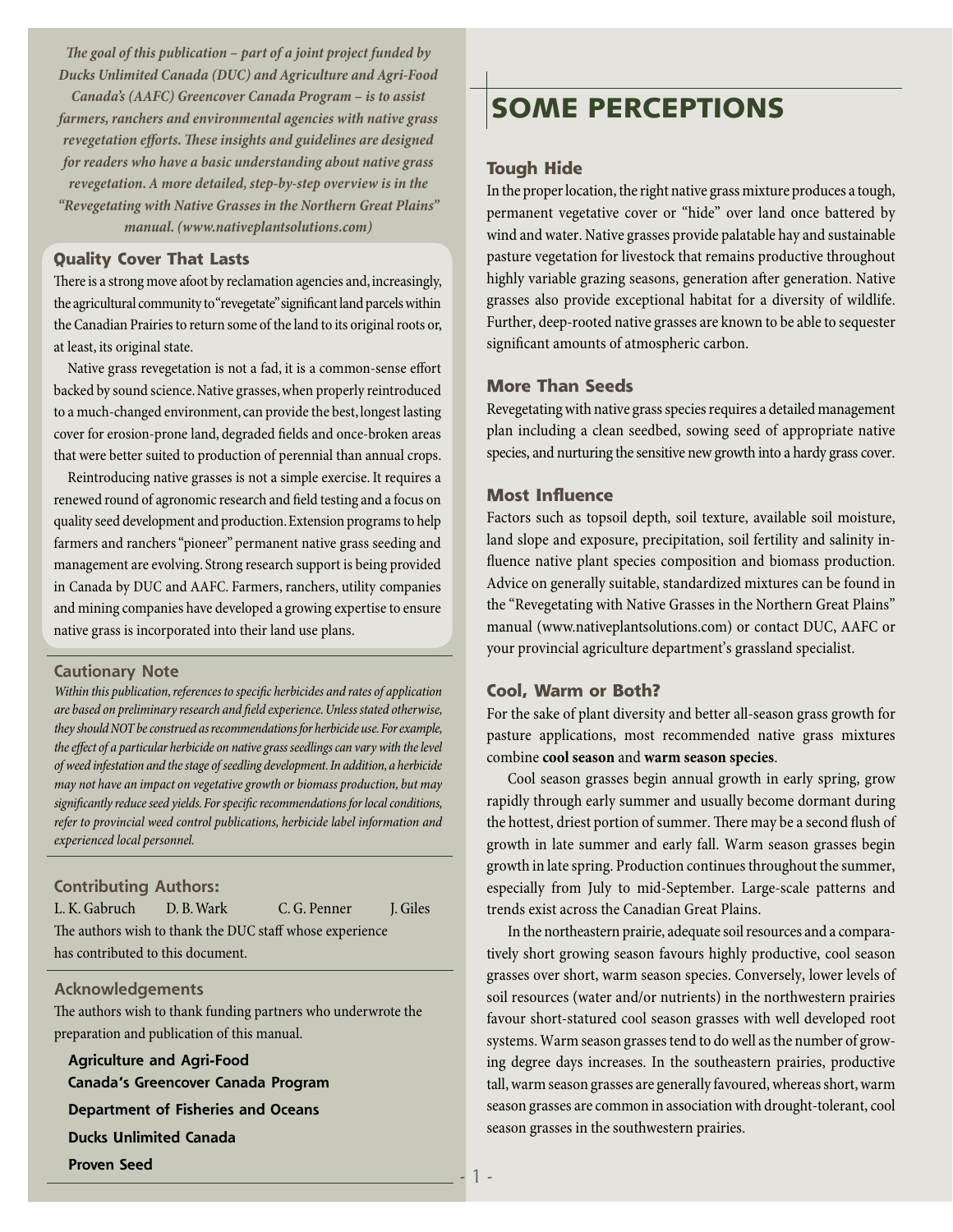#### **The Challenge**

Generally, most native grass species are somewhat less competitive than traditional forage species at the seedling stage. During establishment the importance of site preparation and weed control is more critical than when establishing a tame forage stand. The extra effort in site preparation and managing the seedling stand will pay off in a long-lived, low maintenance stand.

#### **Establishment Considerations**

- Plant *only* quality seed into a firm, weed-free seedbed.
- Do *not* seed natives if more than 10 per cent of the field is infested with perennial weeds.
- Drill seeding is *strongly recommended* over broadcast seeding.
- Cover crops should be avoided *unless* seeding into erosion-prone soil.
- If cover crop must be used, seed a cereal at *no more* than 10 lb/acre.
- Maintain effective weed control *until* the grass stand is vigorous and competitive.

## Transition Zones

A healthy landscape has many microenvironments. These variations can result from differing elevations and slopes, soil composition and fertility, soil moisture content and salinity, to name a few factors. In nature, such variations support slightly to widely different combinations of native plant species. Under a commercial crop regime, it is simply not practical to adjust what is planted to account for these frequent "range site" variations. The single commercial crop or uniform forage mixture simply varies in performance from site to site within a field.

When the objective is long-term or permanent revegetation, however, both diversity of plants and persistent good cover are important. It makes sense, then, to make the effort to fit the native vegetation mixture to each significant range site. For example, a native grass mixture for eroded knolls might be seeded on the highest elevation just above the mid prairie zone slope (see Figure 1), while another, more appropriate mix is seeded below that in the wet meadow zone.

#### **The planting design must reflect environmental variability.**

This approach makes good ecological and economic sense.

#### **Ecological**

- Planting species that will not persist is not recommended because, as seedlings they compete with site-appropriate species for moisture and nutrients.
- This can result in under-representation of site-appropriate species as the stand matures, leaving open areas which are prone to weed invasion.
- Establishing species in the environment to which they are best suited will yield more stable, diverse and more sustainable ground cover in the short and long term.

#### **Economic**

• Planting expensive seed of native species in sites where they will not persist is not a wise investment, due to increased need for reseeding and reduced productivity.

#### **Sculptured Seeding**

Sculptured seeding is the matching of native grass species mixtures to varying site conditions. With quality native grass seed now more readily available in greater variety, sculptured seeding has become more feasible. If the variations between range sites are distinct and encompass a significant portion of the field and transition zones are abrupt, two or three special location mixes may be needed. However, if the transition zones are more gradual, one carefully designed seed mix should meet planting objectives. Please consult your local range agronomist for more specific instructions. The added vigour, diversity and longevity of the stand make sculptured seeding worth the extra effort.

#### **Figure 1**

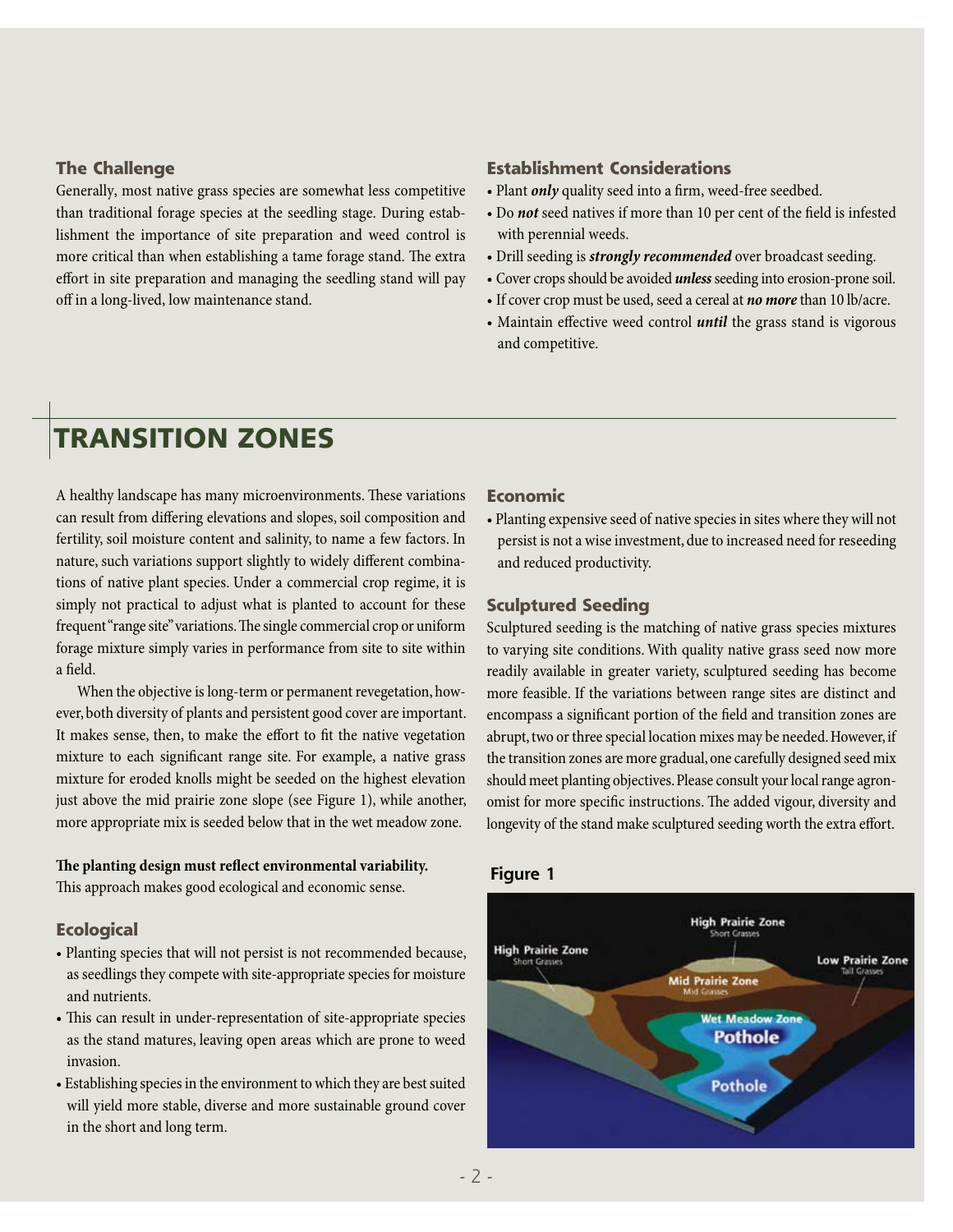# PROJECT PLANNING

Depending upon the complexity of the mix and site characteristics, the establishment of native grasses requires a degree of planning that is comparable to any specialty crop.

#### **SET CLEAR OBJECTIVES: What is the end use of the planting?**

#### **Grazing:**

- Early, mid, late season
- Livestock needs

#### **Haying:**

• Timing

#### **Reclamation:**

- Erosion control
- Wildlife habitat development
- Regulatory requirements
- Level of diversity

Answers will roughly indicate the extent of field preparation required, equipment needs, weed control requirements, and the quantity and variety of seed to be purchased.

#### **Know the land and options for it: Acreage:**

• To estimate costs, acreage must be known. Aerial photos may be helpful. If landscape features suggest that more than one seed mix is required, identify and quantify each range site.

#### **Seed:**

- Seed costs vary depending on the combinations of grass species to be planted and the supply/demand in the marketplace.
- Generally, native grass seed costs are higher than tame grass/legume mixes.

#### **Weed Control:**

- Thoroughly inspect the field to determine the type, density and distribution of weed species. Accuracy is important since the goal is a weed-free seedbed.
- Costs for weed control will vary depending on the level of weed infestation and the type and rates of herbicides. Tillage for weed control on highly erodable sites is not recommended.
- Consider an integrated approach to weed control, possibly using a combination of crop competition, herbicides and tillage.

• Consult your regional weed control guide for costs and weed control strategies.

#### **Cropping History:**

- Gather information regarding the cropping history of the area to be seeded. Of key importance is the herbicide application history. Residues of some herbicides, such as Group 2 (Odyssey and Sundance), Group 3 (Edge and Treflan), Group 5 (Atrazine, Velpar, etc.), and Group 8 (Avadex), may prevent the establishment of some native species for up to two years.
- Herbicide-tolerant volunteers from previous crops should also be identified as they may require additional herbicide management to provide adequate control.

#### **Fertility/Soils:**

- Fertilizer is not usually required for native species plantings.
- Soil samples should be collected and analyzed for nutrients, pH and conductivity (salinity).
- Soil texture should be determined in the field.
- Infertile soils (e.g. knolls, very coarse textured soils) may benefit from application of phosphate fertilizer.

#### **Equipment:**

#### **Pre-seeding Equipment Needs**

- Site preparation techniques will dictate equipment needs.
- If tillage is required, use equipment that maintains surface residues and is capable of maintaining shallow tillage depths. Recommended tillage equipment includes rod weeders, wide blade cultivators or cultivators equipped with low crown sweeps and/or trailing rod attachments.
- Spraying equipment used for weed control activities should be properly calibrated. Custom herbicide applications can be contracted.

#### **Seeding Equipment Needs**

Specialized grass seed drills, air drills, and some conventional drills can be used, providing that the following can be achieved:

- Consistent and accurate rate of seed flow
- Accurate and uniform seed placement
- Adequate seed-to-soil contact (adequate packing).

When seeding awned and/or light and fluffy seeds, specialized grass seed drills featuring agitation systems are preferred.

Air drills that provide a consistent rate of flow and place the seed at uniform depth can also be used. Tank agitators are recommended to prevent seed bridging. In the absence of an agitation system, the use of an inert carrier or phosphate fertilizer will improve seed flow characteristics. Air drills fitted with sweeps are not recommended. Low-disturbance, hoe or disc openers can be used successfully.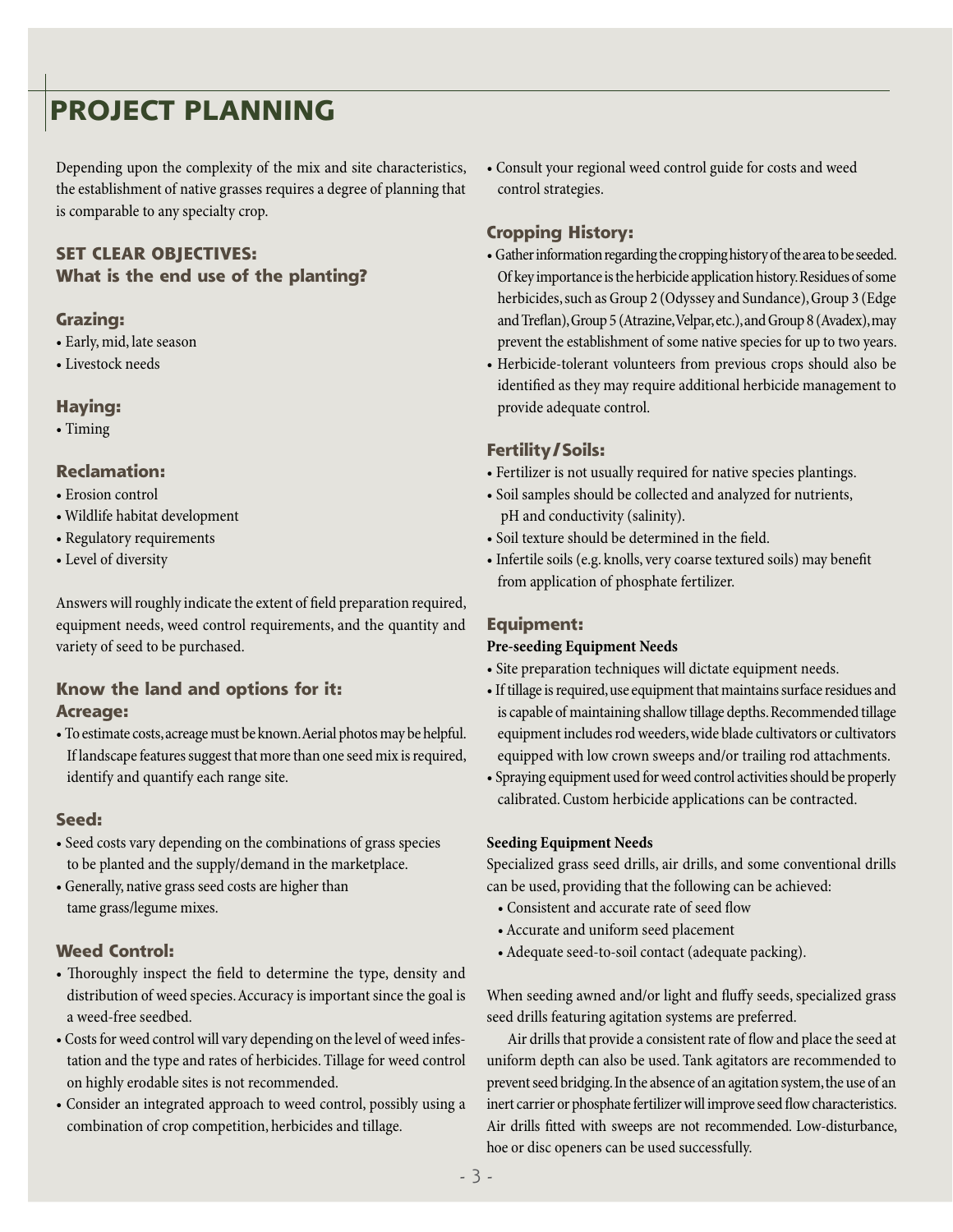# PRE-SEEDING PREPARATIONS

Prepare as thoroughly as possible for a new planting – even if that means delaying actual seeding for a season.

#### **Clean Up:**

Where two or more fields are being combined into one, remove old fence lines. Rock piles and abandoned buildings are often sources of Canada thistle, smooth brome and quack grass – the three weeds most threatening to native stands. It is recommended that these sites be cleared and treated for weeds.

#### **Weed Survey:**

While a quick census of weeds might have been undertaken during the initial decision-making process, now is the time for a detailed assessment. Walk through the field in an "M" or zigzag pattern and make notes on the type, density and distribution of all weeds. If needed, consult weed identification references available from extension agencies or herbicide companies.

#### **Seed Sourcing:**

- Seed sourcing should begin in the fall of the year prior to planting, with delivery set up well before planting date.
- Ensure, before settling on a seed source, that the seed originates within an area no more than 200 miles north or 300 miles south of where it will be planted; otherwise problems of hardiness, longevity and disease resistance may be encountered.
- Contact local forage seed suppliers to start seed sourcing.



A suitable field sprayer is an important part of a weed control strategy for large-scale native grass revegetation plantings.



#### **Site Maintenance Year 2**

• Spot reseed if required

- Weed control general herbicide application mid-May
- Spot spray/or full field herbicide late summer (if required)

The above flow chart indicates the agronomic and management steps to be taken over a three- to four-year period in order to establish a native grass stand. Details in handling each operation during the pre-seeding year, planting year and maintenance years are contained in the manual "Revegetating with Native Grasses in the Northern Great Plains". Highlights of the principal steps required in establishing native grass stands are provided in the following pages.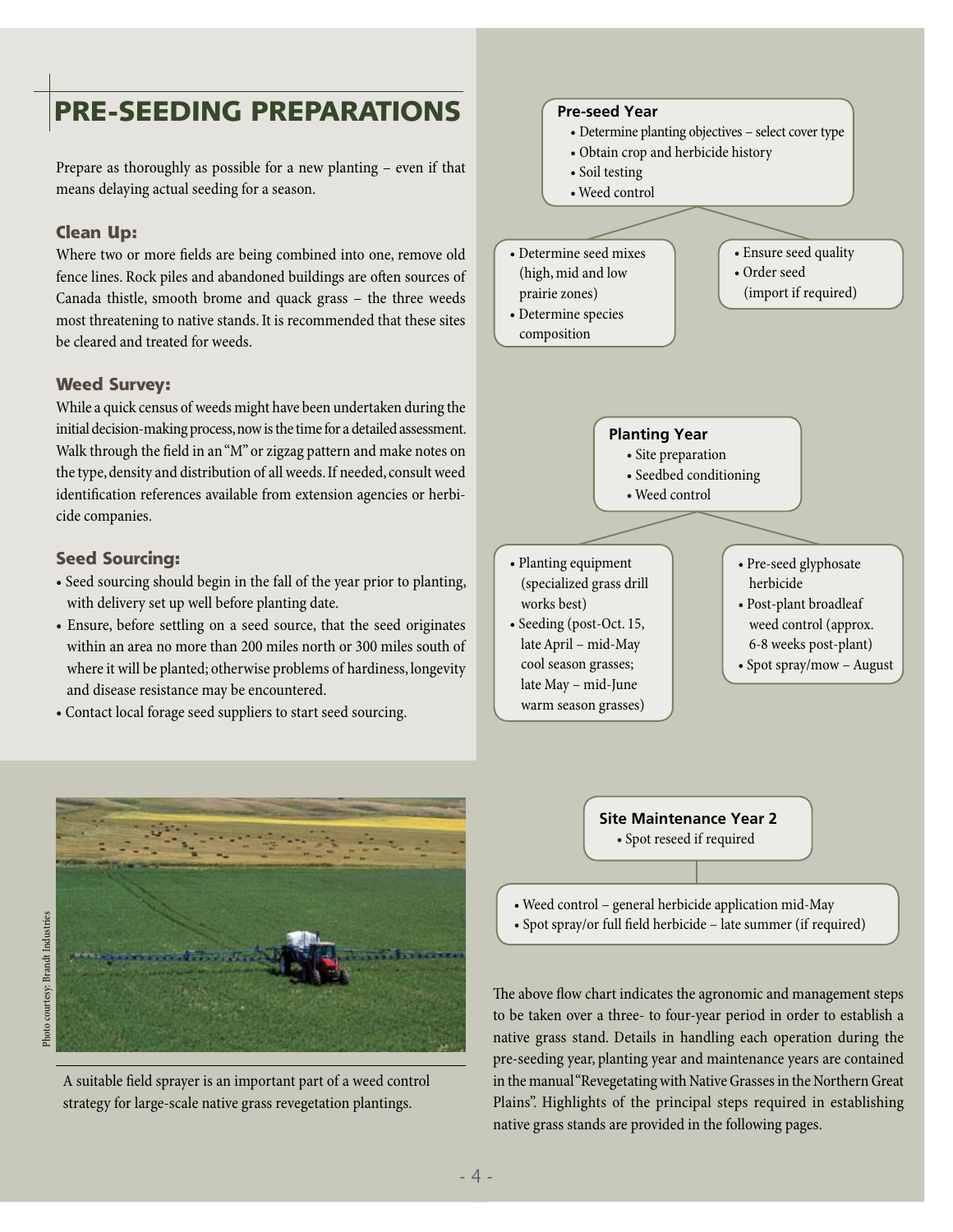## PRE-SEEDING WEED CONTROL

Pre-seeding weed control is of critical importance to successful revegetation. In most cases, it means devoting an entire growing season to weed elimination. Depending on the existing weed community, two years may be necessary. Principal targets are the perennials: smooth bromegrass, quack grass, foxtail barley, Canada thistle, leafy spurge, field bindweed and the annual western ragweed.

The most commonly used options for preplant weed control include both chemical and tillage summerfallow and weed control in the preceding crop. Tillage is generally not recommended as, in most cases, the land to be revegetated is prone to erosion and should not be deeply disturbed or left bare. An integrated approach is more effective.

#### **Preceding crop:**

If the soil is prone to erosion or the level of weed infestation is light, consider in-crop weed control for one or even two years prior to planting native grasses. A greenfeed cereal is recommended for cropping the year prior to seeding native grasses. The use of a greenfeed crop will:

- Minimize volunteer cereal growth during the following year when the native grasses are planted.
- Allow for the removal of the crop residue along with weed seeds during the baling process.
- Maximize soil moisture retention and provide a firm seedbed of standing stubble to seed into.

Heavy residues from the preceding cereal crops may create unfavourable conditions and inhibit native grass establishment. Conventional or herbicide-tolerant canola may be a useful alternative to mitigate this problem. Perennial weeds, given their extensive root reserves, are typically harder to control than annual weeds. It is important to understand perennial weed growth habits in order to adequately prescribe herbicide treatments. For perennials such as Canada thistle and dandelion, a pre- or post-harvest glyphosate application is required. Alternatively, for control of grassy perennial weeds, a glyphosate application during the spring (pre-seeding) is advised. For weed control in the preceding crop please refer to provincial weed control guides.

#### **Invasive Weeds:**

Headlands, adjacent old hayfields and old fence lines are a major source of annual and hardy perennial weeds untouched by the routine weed control efforts in the main field. If not quickly controlled, such weeds infiltrate and outflank the native grass stand and can soon overwhelm the comparatively slow establishing seedlings.

#### **Tillage/Herbicide Fallow:**

A pre-seeding year that combines both tillage and herbicide treatments (rather than a crop) can provide excellent weed control. However, summerfallowing may increase the risk of soil erosion. In the southern Prairies, tillage operations beginning in early spring through late July will cause Canada thistle to produce a herbicide-susceptible rosette in mid- to late August. Refer to provincial weed control guides for herbicide recommendations on summerfallow.

#### **Chemfallow:**

Successful herbicide fallow begins with an application of a broadleaf herbicide in the fall of the previous year, or early spring of the pre-seeding year to control winter annuals such as stinkweed and flixweed. Annual broadleaf and grassy weed control can be achieved with applications of glyphosate and/or glyphosate and dicamba throughout the growing season. If perennials are present, a higher rate of glyphosate (i.e. approximately 2 L/acre) should be applied during the spring and fall applications. Refer to provincial weed control guides for specific herbicide recommendations regarding perennial weed types.

## SEED

The process of buying native grass seed is the same as buying top quality seed of any food crop or tame forage. The selection of commercially available native plant species is expanding, and includes many varieties and classes of plant material. A wide variety of native species is currently available to meet revegetation objectives in most range site conditions on the Prairies and southern Parkland. Choosing seed of site-appropriate species of a known origin is fundamental to a successful planting.

#### **What to Look For:**

Designing seed mixes that are suitable for your region can be a challenge. It may be easier to select a predetermined mixture for certain range sites developed and tested in the field. For examples of recommended regional seed mixes, consult the "Revegetating with Native Grasses in the Northern Great Plains" manual (www.nativeplantsolutions.com) or inquire with your local range agronomist or forage seed supplier.

Always buy certified native grass seed of known origin if it is available. Otherwise, "common seed" is an acceptable second choice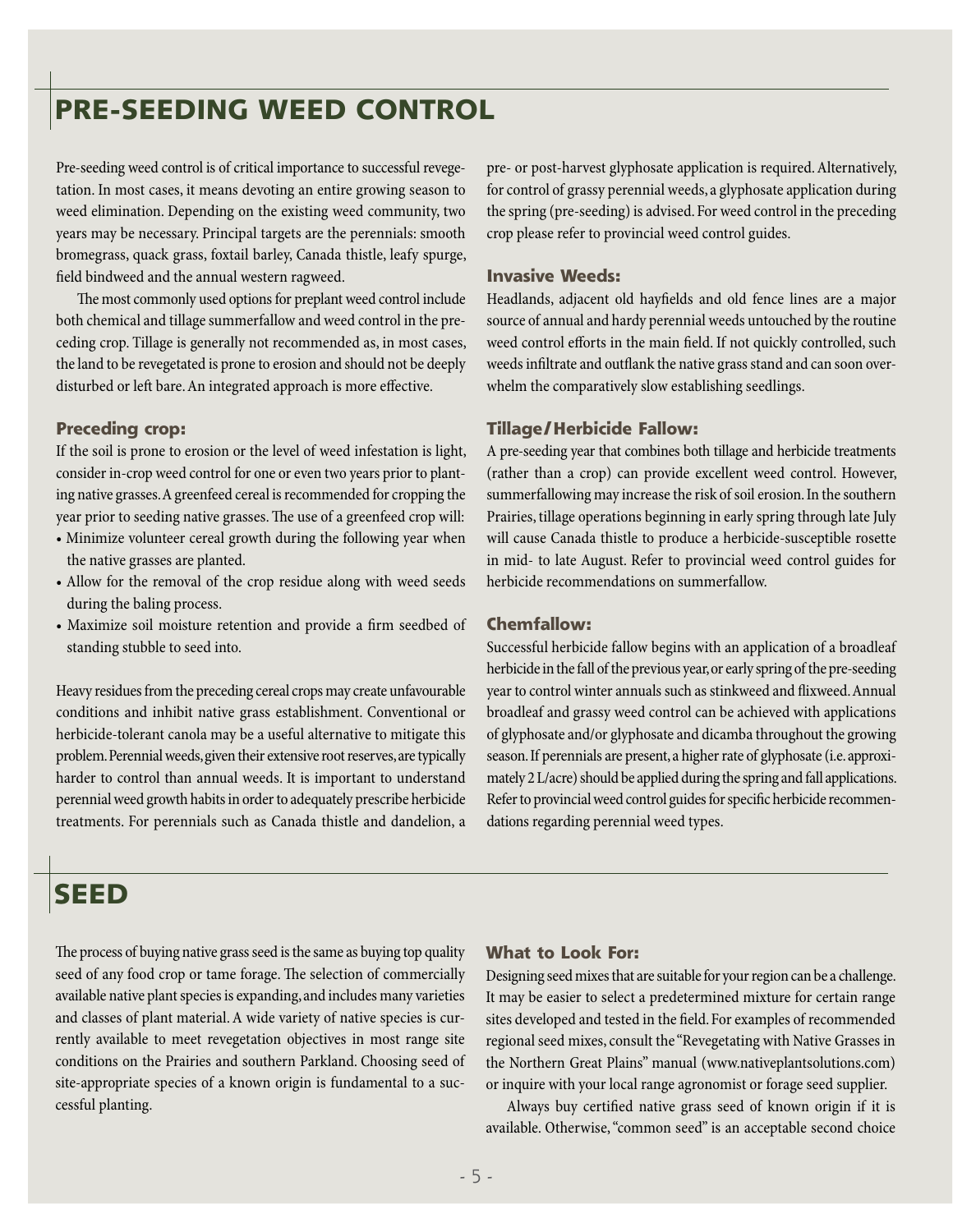## SEED cont.

# How to Order Seed

as long as it is "Canada #1" or "U.S. common" and the origin is known. Native wild harvest seed is an optional source of supply, particularly for some of the species not yet developed as varieties.

#### **Where to Look:**

Native grass seed should originate within the same climatic zone in which it will be sown. Certified and common stock seed of varieties and species originating in Western Canada, Minnesota, North Dakota, South Dakota, Montana, Wyoming and Idaho will perform well on revegetation project sites in Western Canada. Several forage seed suppliers in Western Canada may be able to supply the required seed blend. If the seed is being imported into Canada, insist that each seed lot be tested to meet Canadian import standards and that the U.S. seed analysis report states that fact.

#### **Ensuring Quality:**

Ensure that seedlots from prospective suppliers are analyzed at recognized laboratories to assess quality. When purchasing seed, even if it is blended, the seed certificate of analysis for each component can be requested from the supplier. Look or ask for:

- **Seed with a high "Pure Live Seed" (PLS) percentage**–the indicator of the proportion of a seed lot that will potentially produce seedlings. It is calculated, from the analysis report, by multiplying the purity of the seed lot (e.g. 98 per cent pure seed) by the germination percentage (e.g. 89 per cent germination) and dividing by 100. (The PLS in this case would be 87.22 per cent.) Since native grass species tend to have high levels of seed dormancy, it is acceptable to combine "per cent dormancy" with "per cent germination" in the equation to get a measure of "total viable seed". Another accepted test for determining seed viability is the TZ or tetrazolium chloride test. The TZ indicates viable seed, and does not measure seed dormancy.
- **Types and amounts of weed seeds present in each seed lot.** Allow zero tolerance for species such as downy bromegrass, hairy chess, rattailed fescue, Japanese bromegrass, smooth bromegrass, quack grass and any other weeds or invasive species (i.e. crested wheatgrass).
- **Seed origin can be determined** for certified seed or seed that is classed as 'Source Identified' (SI) or 'Selected Class'. The supplier can provide you with seed lot origin and the Native Plant Certification designation, if known. If the seed origin cannot be determined, use caution, as that seed may not meet site adaptation requirements.

Insist that the analysis be undertaken and reported at the 0.01 per cent level for seed imported from the U.S. Even trace amounts of nuisance weed seeds will then be identified. In addition, it is acceptable to ask the seed analyst about types and numbers of seeds noted in the "other crop" category.

Order species individually and have them mixed afterwards. You can savemoney can be saved by ordering on a pure live seed basis rather than a bulk basis. This ensures you are not paying for inert material. A customs broker who knows the procedures should handle import orders. Seed supplied through a single vendor can be purchased in a blend providing the seed certificate of analysis for each lot meets your quality criteria.

How much to purchase of each species to suit your needs requires calculations based on species proportions within a mix and the recommended seeding rates. Detailed directions for designing seed mixes are contained in the "Revegetating with Native Grasses in the Northern Great Plains" manual. (www.nativeplantsolutions.com)

## ZONES AND MIXES

The information provided below is intended to highlight the principles that must be understood in the revegetative/mix design process. Understanding the natural plant community and how its components are combined is the sure way to construct a vigorous native grass stand, likely to thrive for decades.

On a project basis, note the presence of native grass species that thrive on non-disturbed, non-cultivated range sites within each zone, and the subsequent species mix that would be suited to the growing conditions that now prevail. The proportion of different species in the mixes are balanced so that no one species will overwhelm the others after establishment. The mixes listed are generic constructions and are examples for the dry mixed grass prairie (western) and more eastern regions. For specific mixes suited to particular locations contact a local grasslands specialist, a forage seed supplier or consult the "Revegetating with Native Grasses in the Northern Great Plains" manual. (www.nativeplantsolutions.com)

#### **Mixed Grass Prairie**

(southern Saskatchewan/southeastern Alberta)

#### **"Loamy Range Site", simple pasture mix:**

| <b>Species</b>        | Seeds/lb. | PLS lb./acre |
|-----------------------|-----------|--------------|
| Western wheatgrass    | 110,000   | 2.0          |
| Northern wheatgrass   | 154,000   | 1.0          |
| Green needlegrass     | 181,000   | 2.0          |
| Awned wheatgrass      | 138,000   | 1.3          |
| June grass            | 2,000,000 | 0.1          |
| Slender wheatgrass    | 135,000   | 0.3          |
| Purple prairie clover | 300,000   | 0.1          |
|                       |           | 6.8          |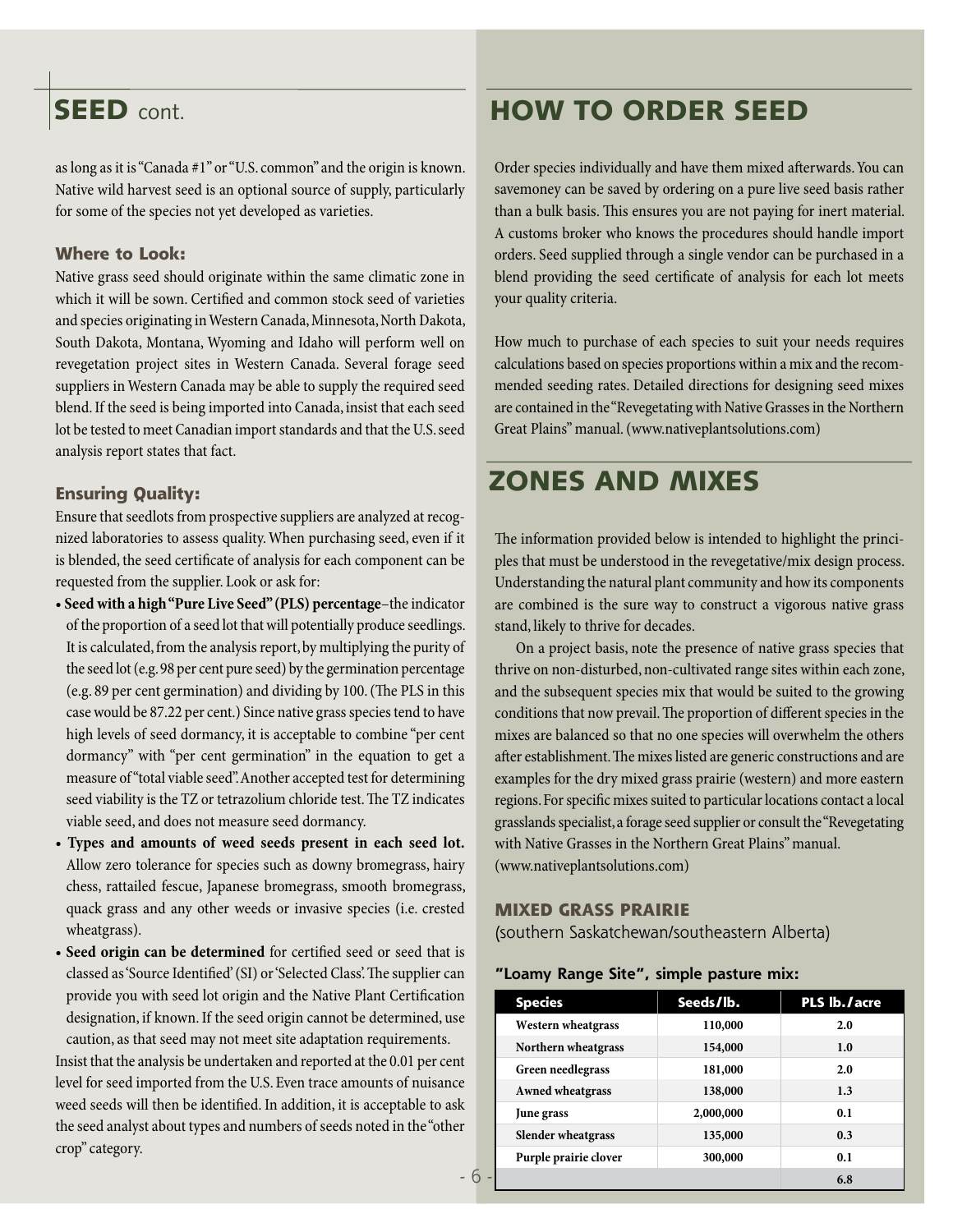# PLANTING YEAR

If the seedbed preparation efforts of the previous year have been effective, the seedbed should be almost ready to receive the native grass seed in the spring. The next operational phase can get underway with the warming of the soil.

#### **Pre-seeding Weed Control**

Treat the seedbed with an application of glyphosate immediately before seeding or up to four days after seeding. If only annual weeds are present, a lower rate of glyphosate is acceptable. Perennial weeds such as foxtail barley or quack grass will require higher rates. Consult with the provincial crop protection guides (Alberta, Manitoba and Saskatchewan) or local provincial weed control guide to determine pre-seeding glyphosate rates for perennial weeds.

#### **Seedbed Condition:**

The land should be firm and free of debris to accommodate the seeding equipment. In most cases, a site that was previously a greenfeed crop and in standing stubble will be firm and residue-free. If the site has been tilled, the seedbed should be firm enough so that the impression left by a footprint is approximately  $1\frac{1}{8}$  to  $1\frac{1}{4}$  inch deep. Ideally the seedbed should be undisturbed except for the minimum surface disruption of the seeder.

#### **Time to Seed:**

Cool season grass mixtures can be planted in early spring or "dormantseeded" after Oct. 20. Spring plantings typically occur between late April and June 1. Late summer plantings are not recommended.

Warm season grasses require soil temperatures of at least 10 C (50 F) before they will germinate. Plant warm season grasses between mid-May and mid-June. Seeding dates may be extended two or three weeks past the normal range if soil moisture is ample.

#### **Seeding Equipment:**

Equipment for seeding native grass should:

- Provide for a consistent rate of seed flow
- Place the seed at a uniform depth
- Ensure the seed is in close contact with the soil (adequate on-row packing).

#### **Row Spacing**

- Drills with 6, 7, 8 and 10 inch row spacing are suitable for native grass plantings.
- Drills with 6, 7 and 8 inch spacing work well in the eastern prairies.
- In drier regions, drills with 8 and 10 inch row spacing work well provided some of the grass species in the mix have strong creeping root systems. (Consult the list of seed mixes provided.)

#### **Conventional Equipment**

If a standard gravity-flow grain drill without seed box agitators is being used, mix the seed with an inert carrier such as cracked wheat or phosphate fertilizer carrier which will help maintain even seed flow.

If using fertilizer as a carrier:

- Blend only enough seed and fertilizer to seed out the same day. Do not store blended product as seed damage may occur.
- Clean the drill box and seed cups after use, as fertilizer can be corrosive to equipment parts.
- Monitor the flow and use only enough fertilizer to create a flowable blend.

The ratio of carrier to seed will depend on the flow characteristics of the seed mix. Mixes with a large component of fluffy and/or awned seeds will require more carriers. For these mixes, a ratio of up to 8:1 of an 11-52-0 fertilizer to seed has been used. *Higher rates may cause seed damage!*

Most conventional drills do not have depth bands. When seeding into tilled seedbeds, ensure the seed placement is at the desired depth (1  $\frac{1}{4}$  to 1  $\frac{1}{2}$  inch on fine textured soils;  $\frac{1}{2}$  to  $\frac{3}{4}$  inch on coarse soils).

#### **Specialized Drills:**

Specialized grass seeding drills usually have seed box agitators and/ or specially designed seed cups to help ensure uniform flow. These drills typically do not require a carrier, and usually are designed with depth bands to ensure proper planting depth.

#### **Air Drills:**

Air drills with disc or hoe type openers with on-row packers can be successfully used to seed native grasses providing careful attention is paid to the three basic functions mentioned earlier. Most air drills do not have a seed tank agitator. These tanks can be retrofitted with an agitator (see PAMI Research Update #733). The carrier recommendations presented for conventional drills should be followed. Regardless of drill make and seed mix components, the use of a minimum 1:1 carrier to seed ratio is recommended. The auger on the air drill tank can be used to blend the seed and carrier. Further suggestions include:

- Use clean seed free of debris to minimize plugging of system components.
- Do not use sweeps or shovels for seeding native grass mixes.
- Blend and fill the tank with a maximum of 200 pounds of product at a time. This will help alleviate bridging and separation of seed.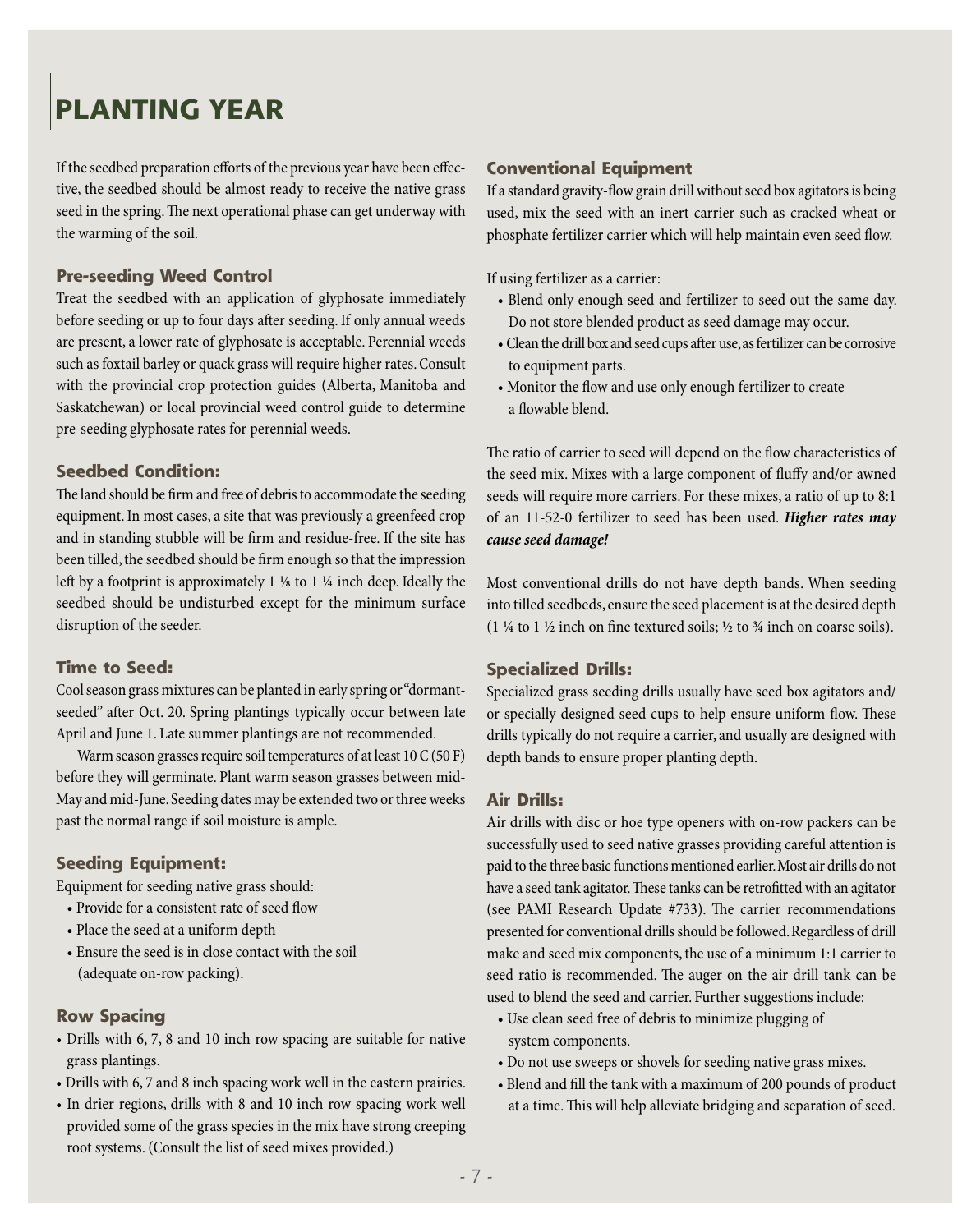- Start with a fan speed setting on the lower end of the range. Monitor placement to ensure the seed is not 'blown out' of the furrow by excessive air volumes.
- If the equipment does not have depth control devices on each shank, closely monitor seed placement and adjust the settings to achieve the desired depth.
- When using machines with double shoot hoe type openers, seed through the fertilizer point if it is configured to normally place product below the seed, or switch the hoses to accommodate this adaption.

#### **Seeding Depth:**

Place seed  $\frac{1}{4}$  to  $\frac{1}{2}$  inch deep in fine textured soils and  $\frac{1}{2}$  to  $\frac{3}{4}$  inch deep in sandy soils. As a 'rule of thumb', some seed **(5 to 10 per cent) should be visible on the surface;** otherwise the machine is likely seeding too deep. Depth bands or gauge wheels linked to the openers on the drill provide positive seed depth control.

#### **Sod Seeding:**

Seeding native grasses directly into existing sod has met with variable success. Specialized seeders equipped with disc openers, or very narrow knives and cutting coulters are required. On-row packers are another "must have" feature to ensure the slot is closed after seed drop and the soil is firmed around the seed. A non-selective herbicide should be applied to the existing sod before planting to suppress the competition from the mature grass. This sod suppression or control may require an additional year of treatment depending on the sod species and planting objectives. This treatment is essential to achieve any measure of successful germination.



An example of an air drill with disc openers seeding native grasses at Swift Current, Sask.

## ZONES AND MIXES cont.

#### **Mixed Grass Prairie** cont.

#### **"Loamy Range Site", diverse pasture mix:**

| <b>Species</b>            | Seeds/lb. | PLS lb./acre |
|---------------------------|-----------|--------------|
| Western wheatgrass        | 110,000   | 1.0          |
| Northern wheatgrass       | 154,000   | 0.8          |
| Green needlegrass         | 181,000   | 1.5          |
| Awned wheatgrass          | 138,000   | 0.5          |
| Canada wildrye            | 121,000   | 0.1          |
| Little bluestem           | 240,000   | 1.0          |
| Needle-and-thread grass   | 115,000   | 0.8          |
| June grass                | 2,000,000 | 0.1          |
| Blue grama                | 725,000   | 0.3          |
| Prairie sandreed          | 274,000   | 0.3          |
| Purple prairie clover     | 300,000   | 0.2          |
| <b>Slender wheatgrass</b> | 135,000   | 0.1          |
|                           |           | 6.5          |

### **Tall grass/Mixed Grass Prairie**

(southeastern Saskatchewan and southern Manitoba)

#### **"Light (coarse textured) Sandy" Range Site:**

| <b>Species</b>        | Seeds/lb. | PLS lb./acre |
|-----------------------|-----------|--------------|
| Western wheatgrass    | 110,000   | 1.00         |
| Northern wheatgrass   | 154,000   | 0.75         |
| Green needlegrass     | 184,000   | 0.50         |
| Little bluestem       | 260,000   | 1.20         |
| Awned wheatgrass      | 138,000   | 0.40         |
| Slender wheatgrass    | 159,000   | 0.10         |
| Switchgrass           | 389,000   | 0.50         |
| <b>Big bluestem</b>   | 165,000   | 2.00         |
| Purple prairie clover | 300,000   | 0.25         |
| Side-oats grama       | 191,000   | 1.00         |
| Prairie sandreed      | 274,000   | 0.25         |
|                       |           | 7.95         |

#### **"Loamy/Clayey" Range Site:**

| <b>Species</b>            | Seeds/lb. | PLS lb./acre |
|---------------------------|-----------|--------------|
| <b>Western wheatgrass</b> | 110,000   | 1.00         |
| Northern wheatgrass       | 154,000   | 0.75         |
| Green needlegrass         | 184,000   | 1.00         |
| Little bluestem           | 260,000   | 1.00         |
| Awned wheatgrass          | 138,000   | 0.40         |
| Slender wheatgrass        | 159,000   | 0.10         |
| Switchgrass               | 389,000   | 0.50         |
| <b>Big bluestem</b>       | 165,000   | 2.50         |
| Purple prairie clover     | 300,000   | 0.25         |
| Sideoat grama             | 191,000   | 1.00         |
|                           |           | 8.50         |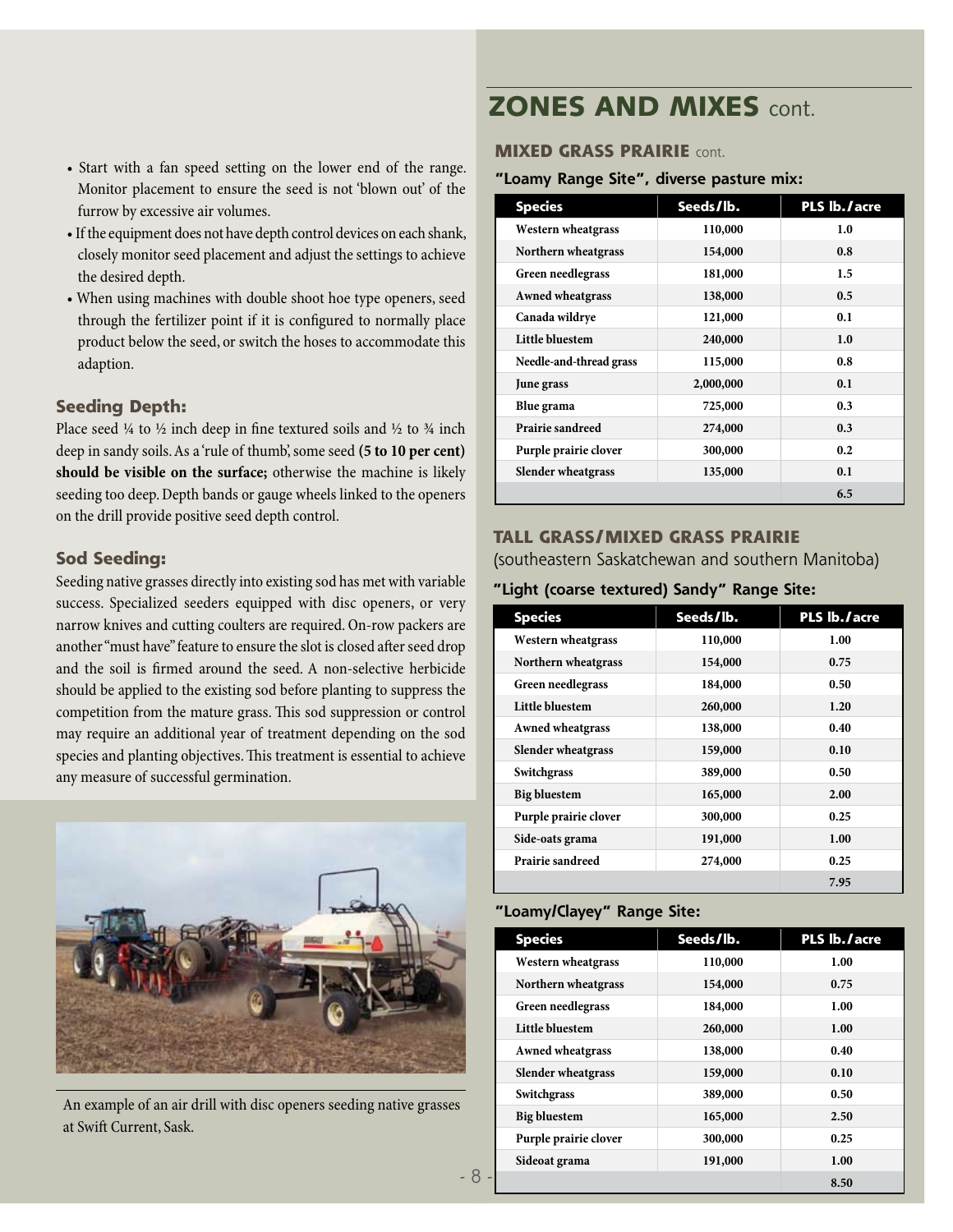# POST-PLANTING MANAGEMENT

Even though the grass seed has been sown into a clean seedbed, a monitoring plan should be followed to check on plant emergence and growth stage, weed emergence, and potential grasshopper damage. Broadleaf and grassy weed competition can (negatively impact) stand establishment.

 A native grass planting will fail if grass-type weeds such as wild oats, green foxtail and Persian darnel are allowed even a light toehold during the establishment year. Five wild oats or 15 foxtail plants per square foot are enough to warrant control methods. Herbicide applications and mowing options are discussed below.

#### **Herbicide Options:**

For grassy weed control, do not spray the field until the native grasses are in at least the two- to three-leaf stage. Several choices exist for broadleaf weed control. In cases where forbs have been included in the seed mix, some broadleaf herbicides will damage or eliminate these plants. If purple prairie clover is the only forb in the mix, most broadleaf herbicides will only suppress or only slightly damage the seedlings. Although few, some options for grassy weed control with herbicides do exist, depending on species components of the stand. Check the "Revegetating with Native Grasses in the Northern Great Plains" manual or consult the provincial "Guide to Crop Protection", agronomists with Ducks Unlimited Canada, extension agencies or chemical manufacturers for guidance. **Follow label directions closely and check for potential feeding or grazing restrictions for each intended herbicide!**

#### **Other Options:**

If it is not possible to spray for wild oats and green foxtail because of warm season grasses in the mix, mow or swath the field before the wild oats set seed. Pick up the bales or the windrows, if present, within a week to prevent smothering of the grass seedlings and renewed weed growth in any subsequent bare patches. In the case of broadleaf weed competition, the field should be mowed before seed set of the weeds. The preferred method is to swath and bale the windrows, providing there is enough residue to bale. Once the grasses have reached the

permanent root stage, successive flushes of annual weeds during the summer can be mowed. Fall mowing is not recommended if the field has been mowed more than once during the summer season.

Invasive weeds, such as smooth bromegrass, crested wheatgrass and quack grass, may creep into the field from headlands and old fence lines. One control method is to brush the stems and leaves of the invaders (wick application) with a 33 per cent solution of glyphosate. Barrier plantings of sheep's fescue all around the field have also been proven effective in keeping invasive weeds at bay. The fescue strip should be 30 to 40 feet wide.

#### **Grasshopper Control**

Threshold levels for grasshopper control (densities per sq. yd.)

| <b>Field</b> | <b>Roadside</b> | <b>Management</b>          |
|--------------|-----------------|----------------------------|
| >12          | > 23            | Control<br>required        |
| $7 - 11$     | $12 - 22$       | Control may<br>be required |
| < 7          | < 12            | Control not<br>required    |

An infestation of grasshoppers in a newly planted field can very quickly destroy emerged seedlings. Several insecticide options exist for grasshopper control. Consult the provincial "Guide to Crop Protection" or provincial weed control guide for insecticide choices. The use of a bran bait insecticide is least likely to harm non-target organisms, and can be applied even if grazing or haying is done at the same time.

Vegetative barrier defences may be planted around the field, such as a 100-foot wide ring of oats, which the insects do not like to eat, or alternatively a lure crop such as fall rye that appeals to the insects. Insecticides can then be applied to the rye strip as required to manage grasshopper populations.

## POST-ESTABLISHMENT MANAGEMENT

While native plantings may be considered permanent, depending on the planting objective and use, periodic managements are required to keep a stand robust. Where grazing use is planned, stand health should be maintained with properly planned grazing management. For wildlife habitat, where goals include idling the stand, management routines may be as infrequent as every six to seven years depending on the annual rainfall and site productivity. If the summers are relatively wet and grass production high, the management intervals should be shortened.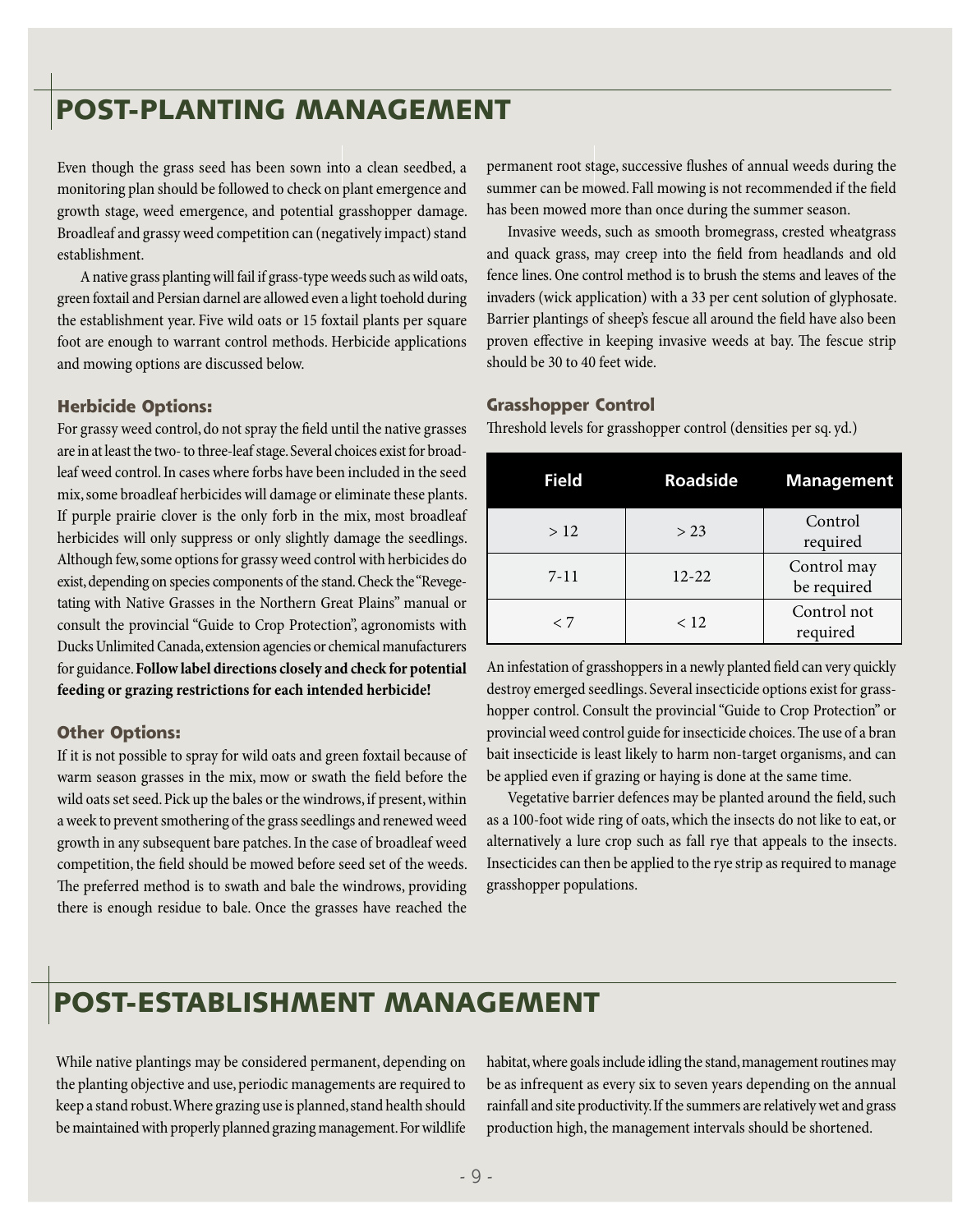# POST-ESTABLISHMENT MANAGEMENT cont.

#### **1. Stands planted with a grazing objective**

Management objectives for recently planted native grass stands are generally set to ensure and enhance plant establishment. A well established stand will provide a future of grazing opportunities and help to outcompete weeds and invading species. Generally, rotational grazing or deferred grazing of the grass, in contrast to continuous grazing, ensures that the native grasses will remain productive for decades. Timing of grazing should be determined as a planting objective from the initial planning.

#### **Establishment year:**

• Grazing is not recommended.

#### **Year after establishment:**

- Do not graze until midsummer.
- Intensity: 'Take half leave half '.

#### **Second year:**

- Follow sustainable grazing practices for the plant species seeded.
- In western areas dominated by cool season species, delay grazing until late May to mid-June (plants approximately 4 – 6 inches high).
- For eastern areas (i.e. eastern Saskatchewan and Manitoba) with significant warm season components, start grazing when plants are about six inches high, usually near the start of July.
- Warm season plantings in eastern regions may benefit from a controlled burn in late May to early June.

#### **2. Stands planted with a reclamation/ wildlife habitat objective**

#### **Controlled Burning:**

A properly timed burn cleans up old plant residue and stimulates new growth, halts invasive weeds and controls brush. Managed fires also reduce the risk of large wildfires.

In the eastern Prairies, with higher precipitation, cool season grass plantings should be subjected to a managed burn within the first three to four years. In plantings containing warm season grasses, a burn in late May/early June of the second or third year is highly recommended.

#### **Swathing:**

Most waterfowl have hatched their nests by July 15. After that date, swath the stand as low as possible with a mower-conditioner. Remove as much of the old plant litter as possible to stimulate new growth. If the mower does not do that part of the job, use heavy harrows.

#### **Grazing:**

Managed rotational grazing will increase stand vigour on wildlife habitat plantings. Consult local grazing or pasture specialists to help set up a pasture layout and develop a grazing strategy for this category of planting.

# **CONTACTS**

#### **DUCKS UNLIMITED CANADA**

#### **King Campbell P. Ag.**

1290a Borland Road Williams Lake, BC V2G 4V1 Ph. (250) 398-7028 Fax (250) 398-7225 k\_campbell@ducks.ca

#### **Morgan Stromsmoe P. Ag.**

3520-114 Avenue SE, Calgary, AB T2Z 3V6 Ph. (403) 362-4827 Fax (403) 362-0245 m\_stromsmoe@ducks.ca

#### **Richard McBride P. Ag.**

603 45th Street W. Saskatoon, SK S7L 5W5 Ph. (306) 665-7356 Fax (306) 931-4108 r\_mcbride@ducks.ca

#### **Robin Hamilton**

Unit 2, 545 Conservation Drive Brandon, MB R7A 7L8 Ph. (204) 729-3500 Fax (204) 727-6044 r\_hamilton@ducks.ca

#### **AGRICULTURE AND AGRI-FOOD CANaDA**

#### **Chris Nykoluk P. Ag**

408-1800 Hamilton Street Regina, SK S4P 4L2 Ph. (306) 780-5066 Fax (306) 780-8229 nykolukc@agr.gc.ca

#### **PROVINCIAL FORAGE SPECIALIST**

#### **Michel Tremblay,**

**M. Sc., P. Ag., C.P.R.M.** 3085 Albert St. Regina, SK, S4S 0B1 Ph. (306) 787-7712 Fax (306) 787-0428 mtremblay@agr.gov.sk.ca

#### **Glenn Friesen M. Sc., P. Ag.**

Box 1149 #65-3rd Ave. N.E. Carman, MB R0G 0J0 Ph. (204) 745-5672 Fax (204) 745-5690 GlFriesen@gov.mb.ca

**Alberta Agriculture Ag-Info Centre** Ph. 310-3276 (farm)

#### **NATIVE PLANT SOLUTIONS**

#### **Larry Gabruch P. Ag.**

1255B Clarence Avenue Winnipeg, MB R3T 1T4 Ph. (204) 953-8203 Fax (204) 953-8209 l\_gabruch@ducks.ca

#### **Brent Wark**

1255B Clarence Avenue, Winnipeg, MB R3T 1T4 Ph. (204) 953-8202 Fax (204) 953-8209 b\_wark@ducks.ca